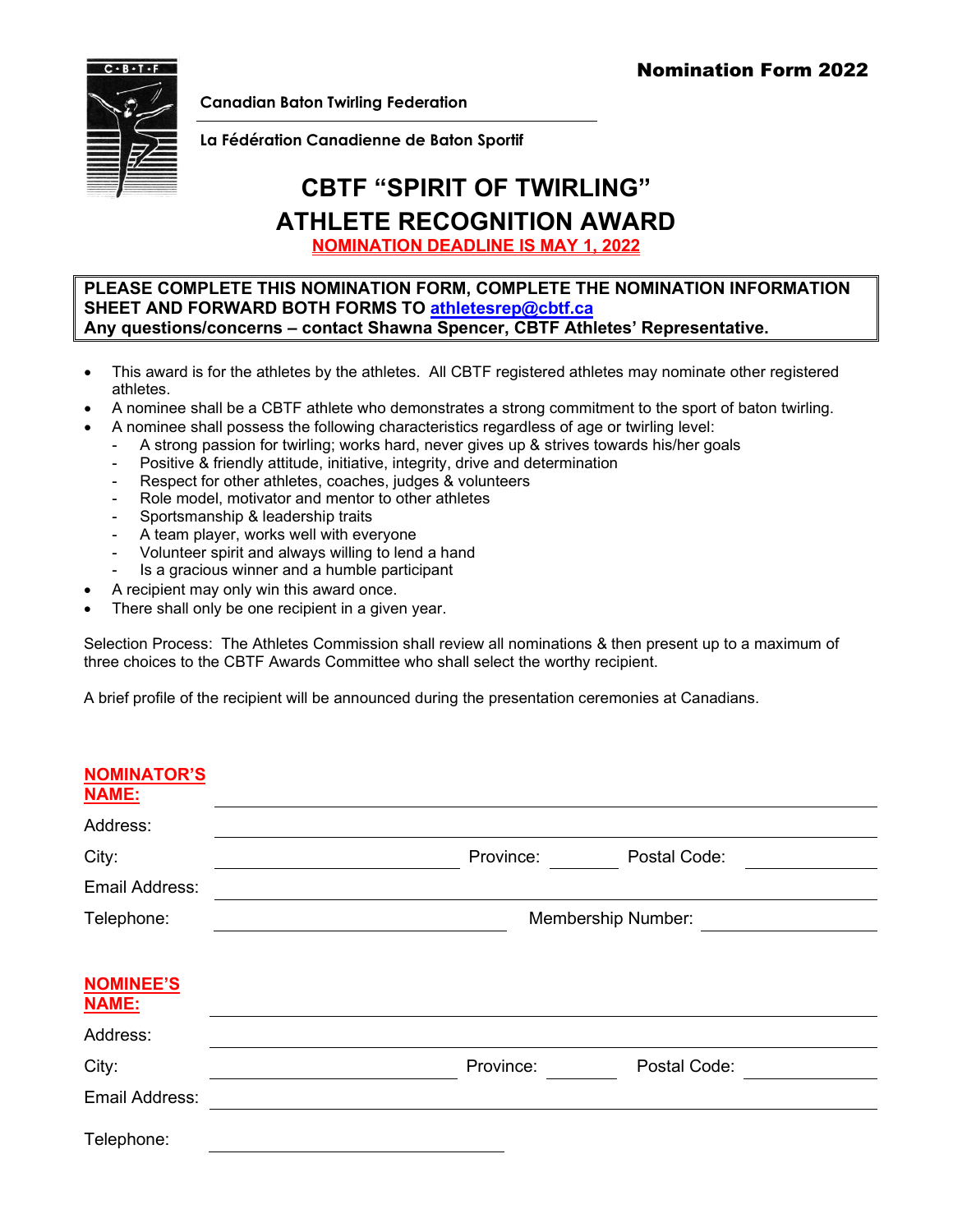## CBTF SPIRIT OF TWIRLING ATHLETE RECOGNITION NOMINATION INFORMATION SHEET

1. Explain how the athlete demonstrates a strong commitment to the sport of Baton Twirling.

2. How do you know this athlete (teammate, from the same province, met at competitions)?

3. How long have you known this athlete?